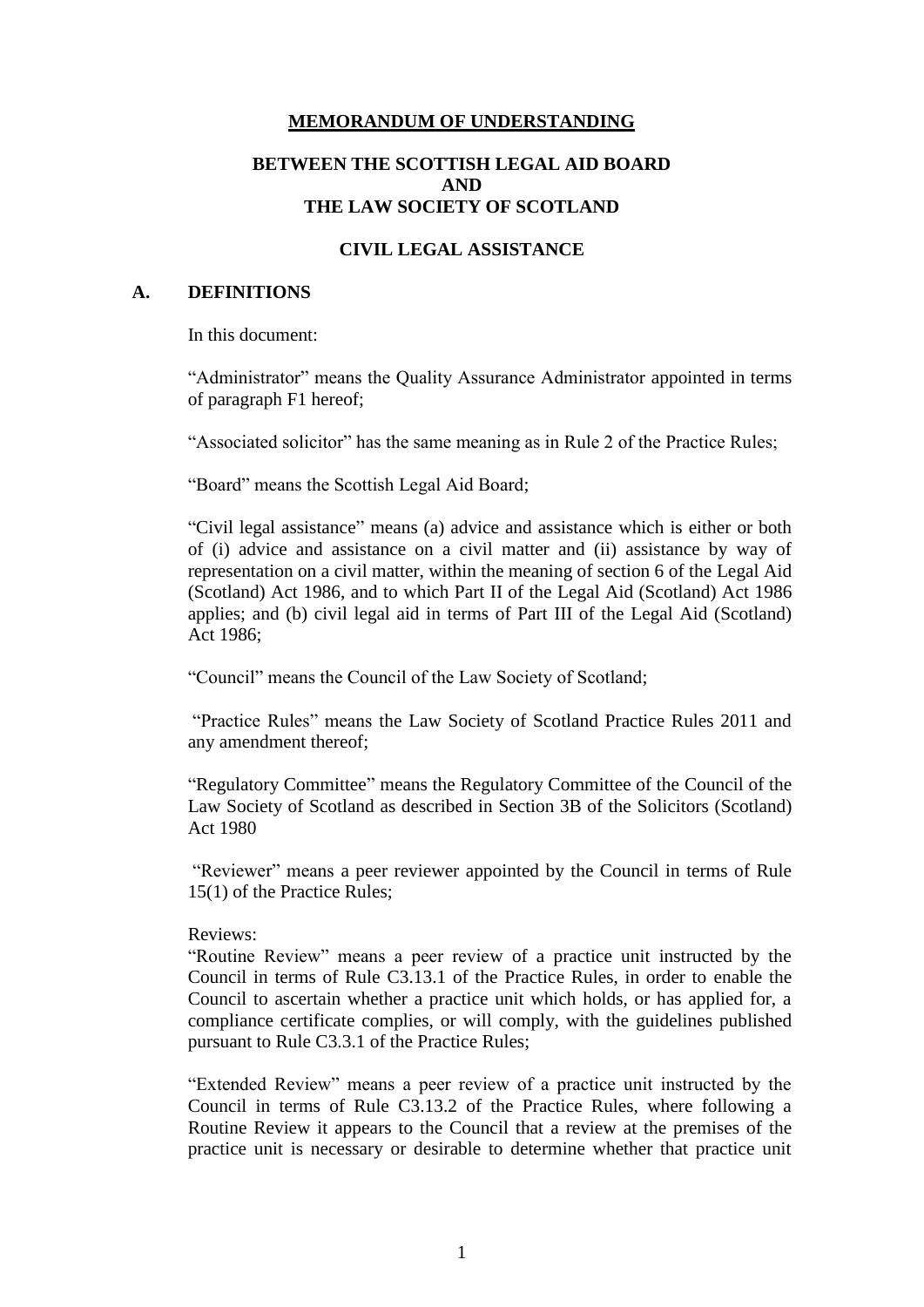complies or will comply with the guidelines published pursuant to Rule C3.3.1 of the Practice Rules.

"Special Review" means a peer review of a practice unit instructed by the Council in terms of Rule C3.13.2 of the Practice Rules, where on the basis of information received by it, it appears to the Council that a review at the premises of the practice unit is necessary or desirable to determine whether that practice unit complies or will comply with the guidelines published pursuant to Rule C3.3.1 of the Practice Rules.

"Final Review" means a peer review of a practice unit instructed by the Council in terms of Rules C3.5.2 and C3.13.1 of the Practice Rules.

# **B**. **THE QUALITY ASSURANCE COMMITTEE**

### **Constitution of the Committee, Meetings and Quorum**

B1 The Quality Assurance Committee ("the Committee"), which is a sub Committee of the Regulatory Committee, shall comprise ten members of whom five will be solicitors. The Regulatory Committee shall recommend the members of the Committee to the Council for approval. In recommending and appointing members of the Committee, the Quality Assurance Committee and the Regulatory Committee will keep in mind their duty to act independently of the Council and any other body including the Board.

The membership shall comprise:

- The Convener of the Committee, who shall be a solicitor in practice with current or recent experience of undertaking civil legal assistance work for clients, recommended to the Regulatory Committee by the Nominations Committee. In deciding whether to recommend a person to the Council as Convener of the Committee, the Nominations Committee will allow the Board the opportunity to comment on the applications, and will take into account the views of the Board when reaching a decision. The Nominations Committee will have regard to the desirability of maintaining an overall balance on the committee of solicitors who are in private practice and those practising in entities such as law centres, advice agencies etc which may be funded by or through the Board.
- The Committee may appoint a Vice-Convener
- Four solicitors in practice with current or recent experience of undertaking civil legal assistance work for clients, recommended to the Regulatory Committee by the Committee. In relation to the appointment of two of the solicitors, the Committee shall consult with the Board and take into account the views of the Board. In particular, the Committee will take into account the benefit in carrying out its functions of including in its membership solicitors who have experience of working within the Board, or closely with it, in the area of civil legal assistance. In appointing or recommending other solicitors for appointment to the committee, the committee, will have regard to the desirability of maintaining an overall balance on the committee of solicitors who are in private practice and those practising in entities such as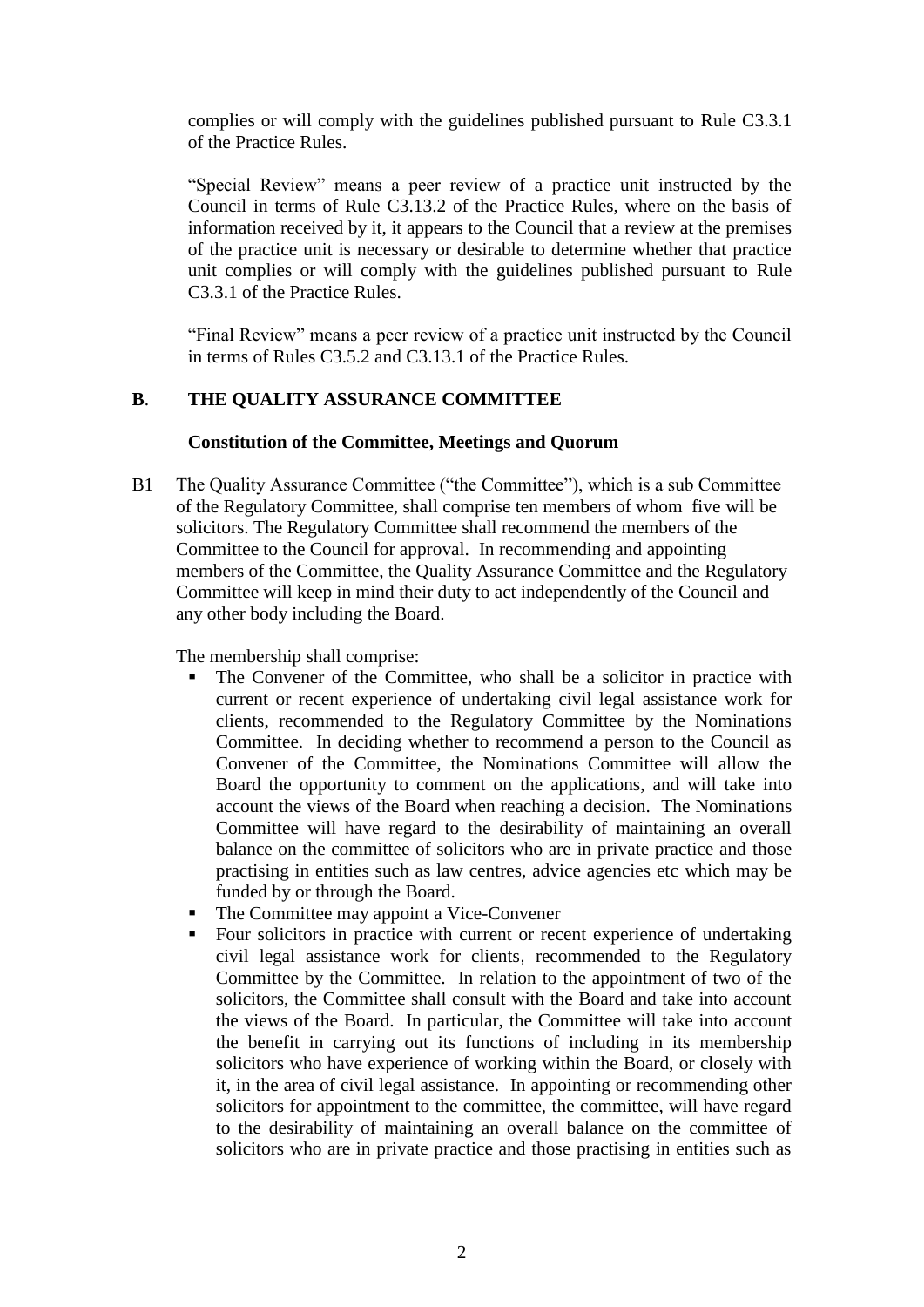law centres, advice agencies etc which may be funded by or through the Board.

 Five non solicitors, four of whom shall be chosen in the same manner as the Council chooses non solicitors to sit on its other regulatory sub committees but with the Board and the Scottish Government represented on the selection panel if they wish to be so represented. In relation to the appointment of the fifth non solicitor the Committee shall consult with the Board and take into account the views of the Board. In particular, the Committee will take into account the benefit in carrying out its functions of including in its membership solicitors who have experience of working within the Board, or closely with it, in the area of civil legal assistance.

All members of the Committee will act independently, and acknowledge that in discharging their regulatory functions on behalf of the Regulatory Committee they do not represent the Council, the Scottish Government or the Board

- B2 The Secretariat of the Committee will be provided by the Quality Assurance Administrator who will attend its meetings in a non-voting capacity.
- B3 The Committee will operate under delegated powers from the Council and Regulatory Committee. The Society's Standing Orders will apply to the Committee and the Convener will have both a deliberative and a casting vote. The Board will be entitled to receive copies of the Minutes of meetings of the Committee, and all review reports, correspondence and other documents available to or considered by the Committee in its deliberations in relation to practice units will be available to the Board contemporaneously.
- B4 The Committee will meet as many times as is necessary to deal with the business arising. The Convener will have the discretion to call special meetings of the Committee. Participation in meetings by telephone, video or other digital or electronic means of conferencing will be allowed as required.
- B5 The Committee shall be quorate if three members are present provided that one is a solicitor in practice, one is a solicitor with a close association with the Scottish Legal Aid Board, and one is a non-solicitor member.

### **Remit of the Committee**

- B6 The Committee's remit is to discharge the functions of the Council in relation to the Practice Rules, so as to assure the quality of civil legal assistance services provided by practice units which are registered to provide such services, and to foster and encourage good practice in the provision of such services. The Committee will for these purposes:-
	- Instruct, receive and consider all peer reviews of practice units.
	- Decide whether a practice unit should hold or continue to hold a compliance certificate and issue compliance certificates.
	- **•** Determine the file sampling methodology for Civil Legal Assistance peer reviews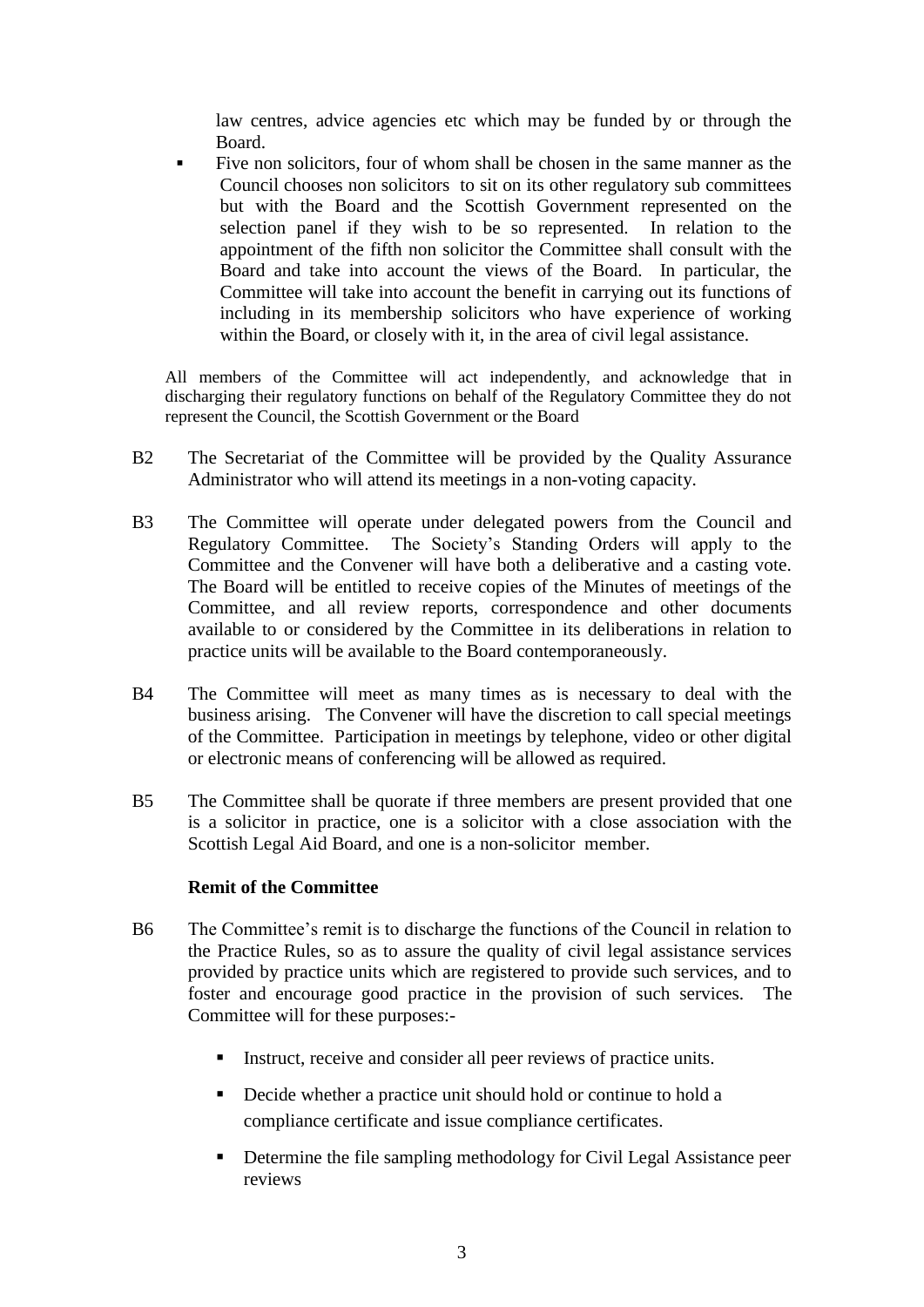- Promote good practice in the provision of quality assured Civil Legal Assistance.
- Promote consistency in the quality assurance process.
- Appoint, re-appoint, dismiss or terminate contracts, train and monitor Peer Reviewers.
- Receive and consider applications for compliance certificates.
- Collect statistics and analyse trends in the quality assurance process, and make recommendations to the Society, the Board and the Scottish Government where the committee considers change necessary. The implementation of such changes requires agreement between the Society, the Board and the Scottish Government.
- Consider in appropriate circumstances whether to refer a practice unit or practitioner to the Board or to the Complaints Sub-Committee of the Society
- Consider requests by practice units for routine reviews to be carried out at their premises.

# **Section 31 of the Legal Aid (Scotland) Act 1986**

- B7 Where circumstances are identified, either by a Reviewer or by the Committee, which fall within the scope of section 31 of the Legal Aid (Scotland) Act 1986, the Reviewer shall report this to the Committee and the Committee should report the matter to the Board for its consideration, in accordance with any guidance provided by the Board or otherwise as the Committee considers appropriate.
- B8 Where a report is made to the Board under paragraph B7 the Administrator shall inform the Director of Regulation of the Society promptly.
- B9 The Committee will be advised by the Board of its decision and the outcome of any such report and the Administrator will inform the Director of Regulation of the Society without delay.
- B10 Where in the course of a review of a practice unit, a Reviewer identifies concerns about the conduct of a solicitor he/she shall report that matter to the Committee who may refer the matter in the first instance as a conduct complaint to the Scottish Legal Complaints Commission. At the time such a referral is made, the Administrator will also inform the Board of the referral, and will provide details of the nature of the complaint.
- B11 Where in the course of a review of a practice unit, a Reviewer identifies any matter which he/she considers should be reported to a Money Laundering Officer, he/she shall report this promptly to the Administrator who will be responsible for dealing with such matter in accordance with the Society's Money Laundering Prevention Procedures.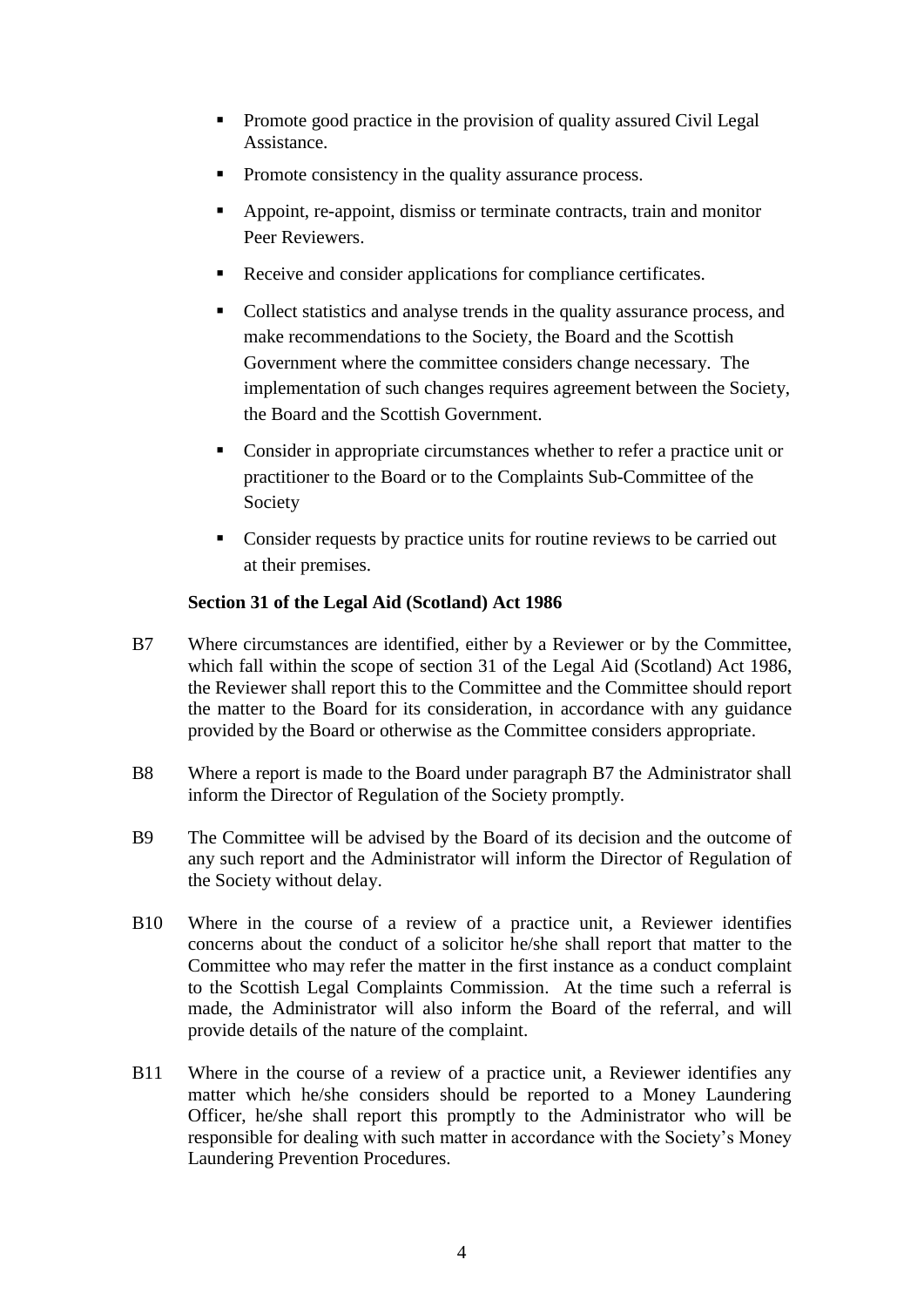# **C. REGISTER**

- C1 A Register of practice units registered to practice civil legal assistance shall be maintained by the Board ("the Register").
- C2 The Register shall be published and publicly available.
- C3 A practice unit shall be removed from the Register on the Board's being advised by the Committee that its compliance certificate has been renounced or terminated.
- C4 The Administrator shall maintain a record of the associated practising solicitors of each practice unit, as intimated by the Compliance Managers of the practice units.

## **D. REVIEWERS**

- D1 The Council shall, for the purposes of peer review, appoint such number of Reviewers as may be agreed from time to time between the Council, the Scottish Legal Aid Board and the Scottish Government
- D2 The recruitment and re-appointment process will follow the procedure to be agreed by the Committee. Recruitment and re-appointment panels will include a member of each of the three representative constituencies of the Committee.
- D3 Each Reviewer shall be a solicitor and shall undertake the initial and ongoing training prescribed by the Committee.
- D4 The terms and conditions of appointment of Reviewers will be as agreed from time to time between the Council, the Board and the Scottish Government.
- D5 The Council will publish a list of Reviewers and keep this updated.

# **E. REVIEWS**

- E1 A Routine Review will normally be conducted outwith the practice unit's premises. The practice unit may request that the Routine Review is conducted at its premises, in which case any additional costs in conducting the review at the premises shall be borne by the practice unit. The Committee may request a practice unit to agree that a Routine Review will be conducted at its premises, in which case any additional costs shall be borne by the Board.
- E2 Where the Committee instructs an Extended Review of a practice unit the cost will be borne by the Board and the consent of the practice unit to conduct an Extended Review at its premises is not required.
- E3 Where the Committee instructs a Final Review of a practice unit, the practice unit shall be invoiced for and required to pay the cost of the final review. The cost to be charged will be determined by the Committee, but shall not exceed the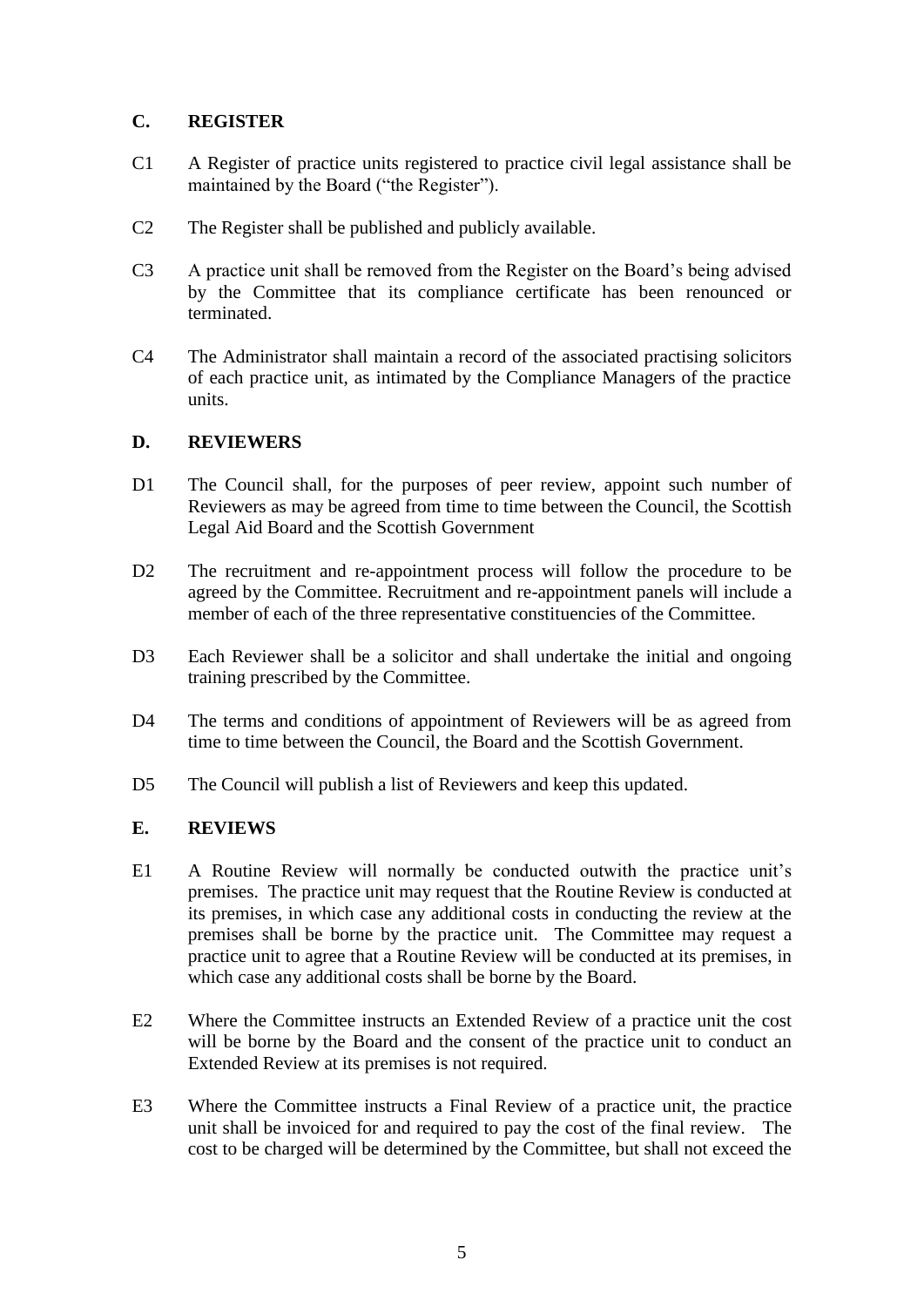actual cost to the Society, before reimbursement from the Board, in carrying out the Final Review.

- E4 Where the Committee instructs a Special Review the cost shall be borne by the Board and consent of the practice unit to conduct a Special Review is not required.
- E5 Where a practice unit has been subject to a Special Review, and the outcome of that review is satisfactory to the Committee, its compliance record will be updated to show that it will not be subject to a Routine Review until the expiry of the cycle in which the Special Review occurred. However, a further Special Review may, at the discretion of the Committee, be undertaken during this period.

## **F. ADMINISTRATION OF PEER REVIEWS**

#### **Administrator**

F1 The Council shall, for the purposes of administering the quality assurance process, employ a Quality Assurance Administrator on terms and conditions set by the Council

### **Selection of Files for Review**

F2 Civil legal assistance files for review will be selected randomly by the Board so as to provide a representative cross-section of the legal aid and legal advice and assistance files held by the practice unit and its associated solicitors. Files will be selected for each associated solicitor, separately from both designated and non-designated categories.

In this paragraph:

"Designated categories" are those where the subject matter of the civil legal assistance falls within such of the Board's category codes as may be designated by the Committee from time to time.

"Non-designated categories" are all category codes not so designated.

The "current level of civil legal aid business" is the number of registrations of civil legal aid matters made by the associated solicitor in the year prior to the date of the review in question.

The "designated percentage" is the percentage of designated category files to be selected for review, as decided by the Committee from time to time.

The "non-designated percentage" is the percentage of non-designated category files to be selected for review, as decided by the Committee from time to time.

The number of designated category files to be reviewed for each associated solicitor will be the current level of business multiplied by the designated percentage. These files will be selected from all the designated category files held by the associated solicitor at the date of the review.

The number of non-designated files will be selected in a similar manner, applying the non-designated percentage to all non-designated category files.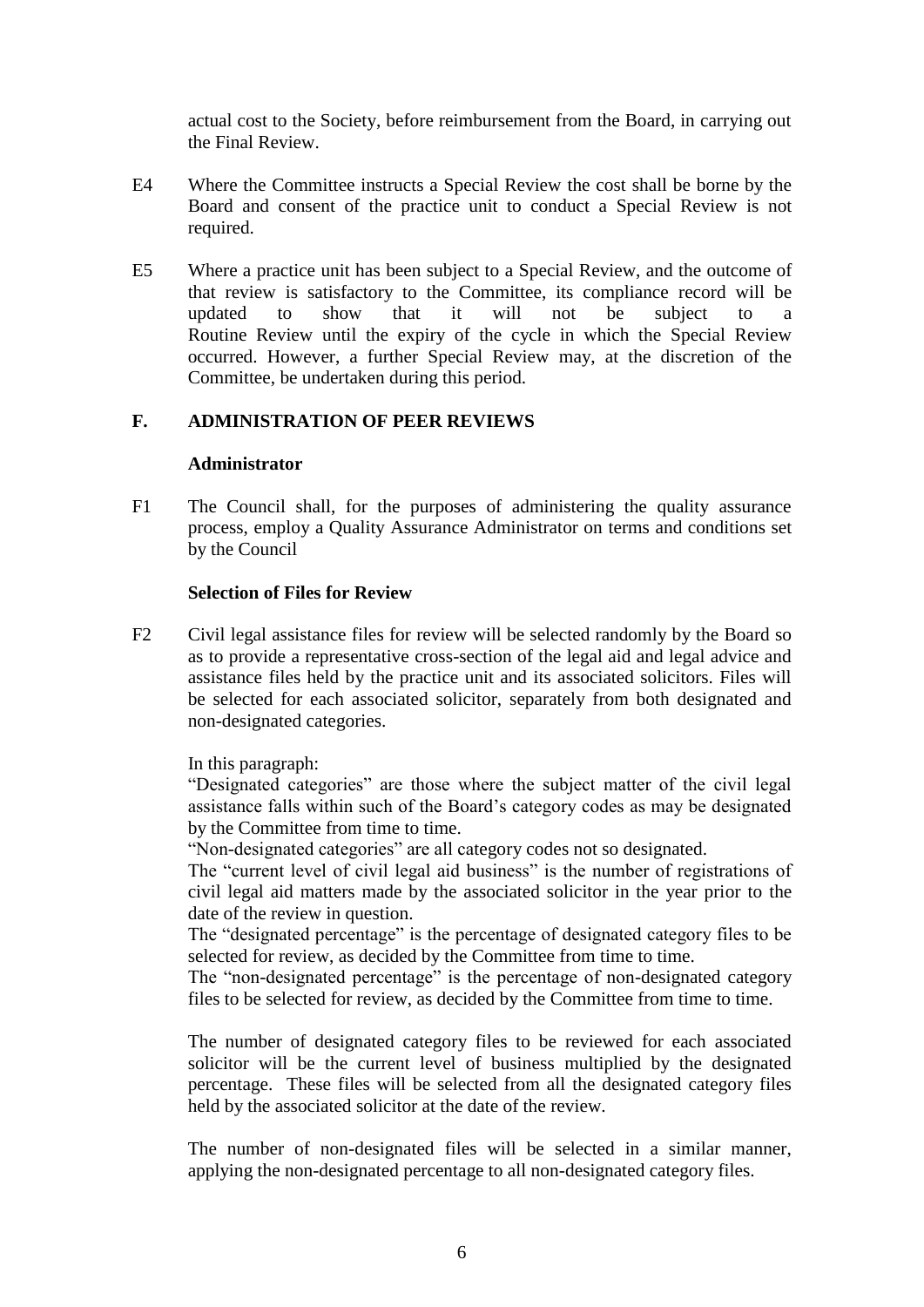In the event that there are fewer than five civil legal assistance files available for the practice unit, then all the available files will be reviewed. The files chosen may include open as well as closed files.

- F3 Where the Board or the Council has specific concerns over a case it will ask the Committee to include the relevant file(s) in the sample for review. Where that is so, any such file requested shall be in addition to the files selected under paragraph F2.
- F4 Where possible both legal aid and advice and assistance files will be reviewed. Where a file is selected for review, the practice unit will submit all files held by the practice unit which are connected to or associated with the Board's reference number selected. For example, where a civil legal aid reference number is selected the associated advice and assistance file will be included and vice versa.
- F5 Where a practice unit is unable for good reason to supply one or more of the requested files it shall inform the Administrator of the reason as soon as practicable and if the Committee is satisfied there is good reason for the failure to supply the requested file(s) the Administrator shall ask the Board to identify alternative file(s) to be reviewed. The files not produced may be reviewed at a later date if so determined by the Committee.
- F6 The final decision as to when each registered practice unit is to be reviewed shall lie with the Committee. Subject to paragraph F2, the final decision as to which of the practice unit's files are to be reviewed shall lie with the Board. Details about files to be reviewed shall be transmitted by the Board to the Administrator in a sufficiently detailed manner to allow the easy identification of the files, and any associated files, in question.

### **Allocation of Reviewers**

F7 The Administrator will make arrangements for an appropriate Reviewer(s) to carry out a review. When allocating a Reviewer, the Administrator shall take into account all relevant matters including the area(s) of civil legal assistance undertaken by the practice unit, the Reviewer's specialism(s), any geographical considerations, any potential conflicts, and whether the Reviewer has previously reviewed the practice unit within the same cycle of reviews. Reviewers will be placed under an obligation to disclose any reason why it may be inappropriate that they review a particular practice unit or file. Any practice unit may make representations to the Administrator regarding the suitability of any Reviewer to carry out a review of the practice unit**.** Where a practice unit objects to a particular Reviewer any representations must be sent in writing to the Administrator as soon as possible and in any event at least 1 week prior to the date of the review and must include the reason(s) for the objection. The Administrator, where necessary seeking the advice of the Committee as required, may decide whether the review should be carried out by another Reviewer.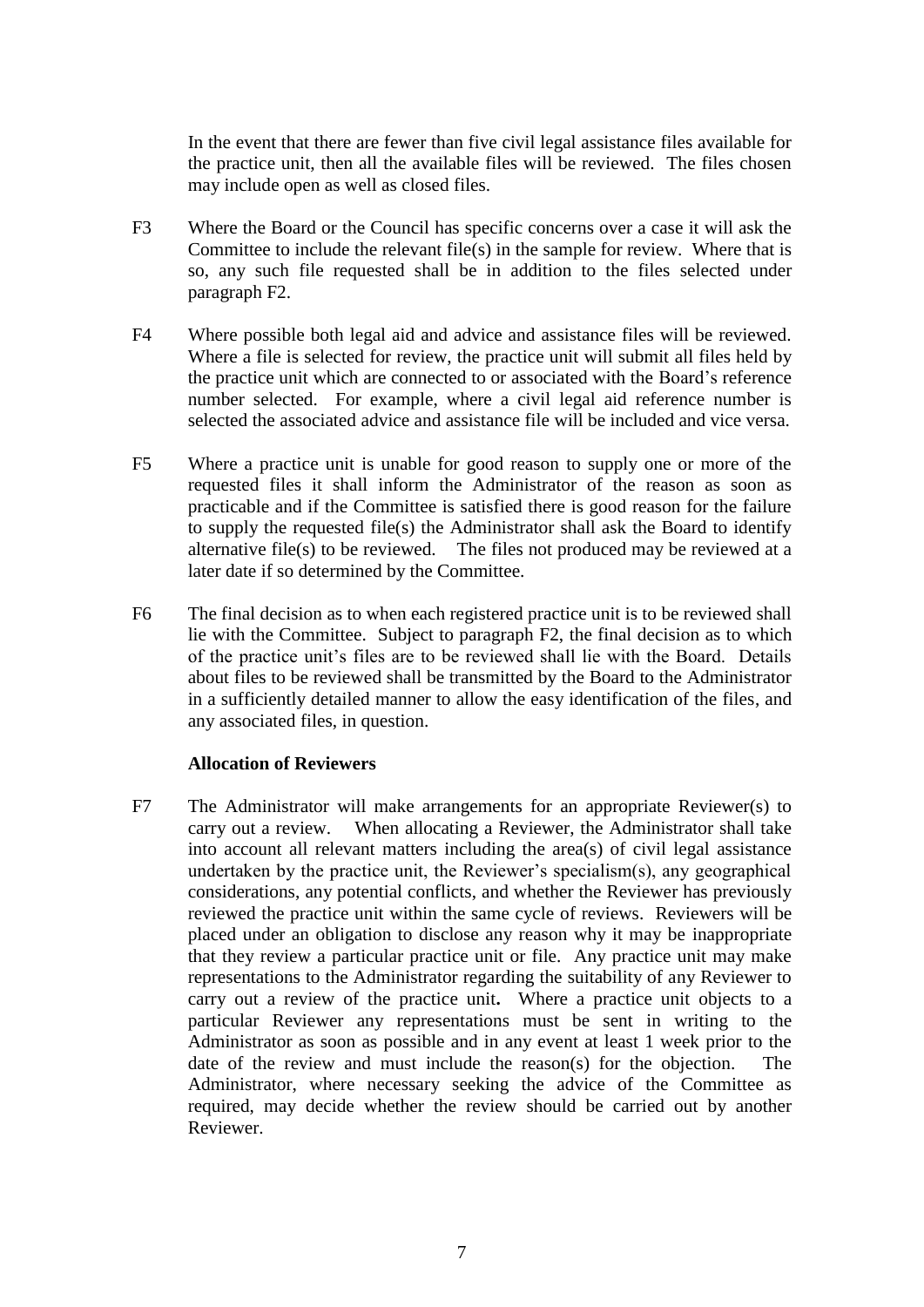F8 The Administrator will make suitable arrangements for the requisition, collection, review and return of files to practice units. Where the practice unit does not deliver the requisitioned files by the specified date, the Administrator shall report this to the Committee who, at its discretion, may (a) report the matter to the Professional Conduct Committee of the Society and/or (b) treat the practice unit as having an unsatisfactory outcome of that review.

# **Conduct of Reviews**

- F9 In undertaking a review, the Reviewer shall assess the quality of the work carried out on behalf of the client and the Board in line with guidelines published by the Council pursuant to Rule 4 of the Practice Rules. The Reviewer shall apply the criteria and marking system as agreed by the Board and the Council.
- F10 The Reviewer shall supply the Administrator with the completed reports of the review in electronic or other form, using the standard forms agreed by the Committee, and providing such additional information as he/she considers appropriate or is asked for.
- F11 The outcome of an earlier review or reviews of a practice unit (whether or not in the same cycle of reviews) shall be brought to the attention of the Reviewer at the next review of that practice unit and the Reviewer will be asked to comment on any changes in performance of the practice unit since an earlier review in his/her report.
- F12 The Committee may ask a Reviewer to attend a meeting of the Committee to discuss his/her reports on a review of a practice unit.
- F13 Where, on considering the report(s) received from a Reviewer(s) on a review of a practice unit, the Committee decides not to ratify a recommendation made by a Reviewer, it shall record its reason for that decision.

# **G. FUNDING**

### **Reviewers**

- G1. Each Reviewer shall be remunerated by the Society at a rate agreed from time to time between the Council and the Board.
- G2. The cost of the Reviewers' remuneration (including, where applicable and appropriate, any employers' national insurance contributions or other reasonable associated costs of employment) will be met by the Board. In the case of a fulltime Reviewer, the cost of renewing his/her practising certificate will be met by the Board. The Board will not be responsible for administration or establishment overheads relating to a full-time Reviewer.
- G3. The rates of remuneration payable to Reviewers shall be reviewed regularly by the Committee. The rates shall be reviewed not less than once per annum, but it is open to the Committee to decide that no increase is required. Where the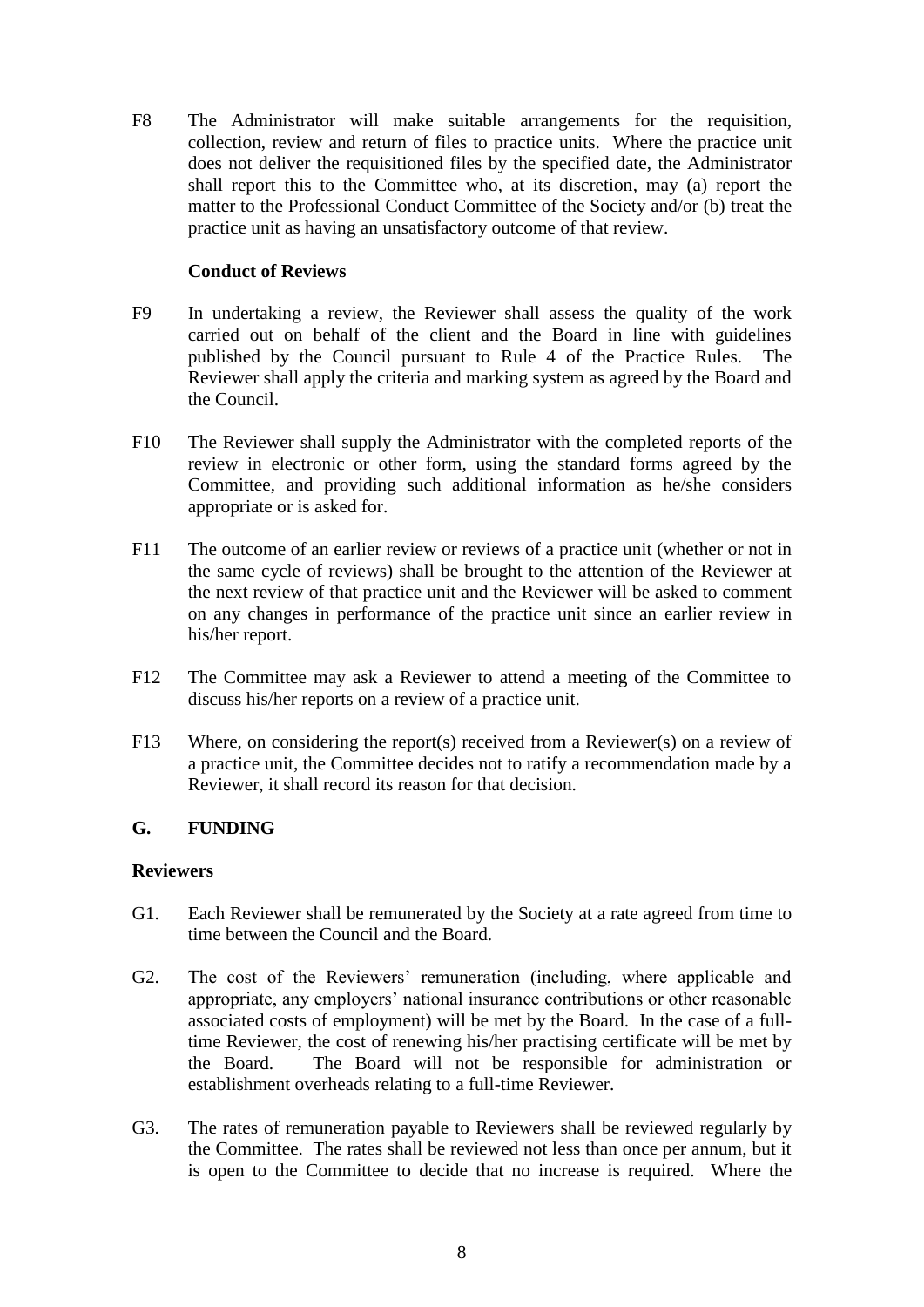Committee determines that an increase is appropriate, the Committee's recommendations shall be made to the Scottish Government and the Board who shall determine the matter.

- G4. The total cost of the Reviewers' prescribed training for the purposes of peer review will be met by the Board.
- G5. Subject to paragraphs E1 and E3, travel and subsistence expenses reasonably incurred by Reviewers in the course of undertaking reviews and**/**or training will be met by the Board at the travel and subsistence rates laid down by the Scottish Government.

### **Administrator**

- G6. The Administrator shall be employed and remunerated by the Society. The Administrator's contract terms and conditions will be those of the Society.
- G7. Administrative and support costs will be paid by the Board as agreed between the Society and the Board from time to time.

### **Payments and reimbursement**

- G8. Payment of the above and, unless otherwise agreed, any additional agreed costs, shall be met, in the first instance by the Society who in turn, except where the costs should be recovered from the practice unit, shall be reimbursed by the Board following receipt of an invoice from the Society (which shall normally be rendered on a monthly basis).
- G9. The Society shall retain for at least seven years the detailed records supporting the payments it makes and the reimbursements sought from the Board. The Board will, for audit purposes, have the right to inspect these records which right will extend to Audit Scotland or their appointed auditor.
- G10. Reimbursement to the Society of other costs associated with running the civil quality assurance scheme will only be made following agreement between the Board, the Council and the Scottish Government.
- G11. Any proposed change to the scheme which may have a significant effect on the budget or any significant proposed expenditure must be referred to the Council, the Board and the Scottish Government for consideration.

### **H. GENERAL**

H1. Any exceptions to this Memorandum shall be determined in consultation between the Council, the Board and the Scottish Government.

### **I. APPENDICES**

APPENDIX A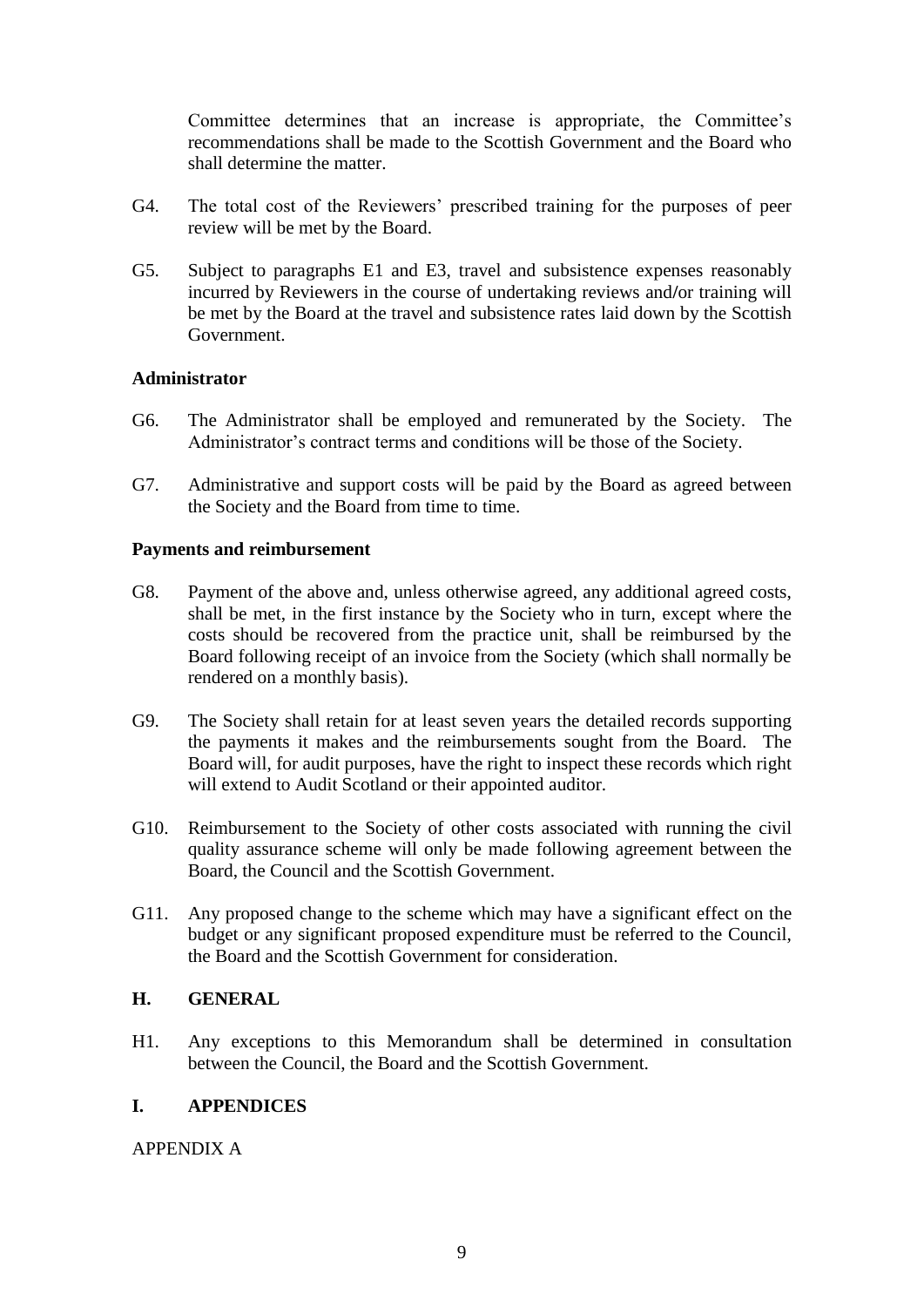# **Administrative Requirements For Civil Registration**

APPENDIX B

**Double Marking, Duration of Cycle, Designated Categories and Percentages**

APPENDIX C

**Quality Assurance Scheme Peer Review Flowchart**

**………………………………………………………………. Signed for and on behalf of the Law Society of Scotland**

**………………………. Date**

**………………………………………………………………. Signed for and on behalf of the Scottish Legal Aid Board**

**………………………… Date**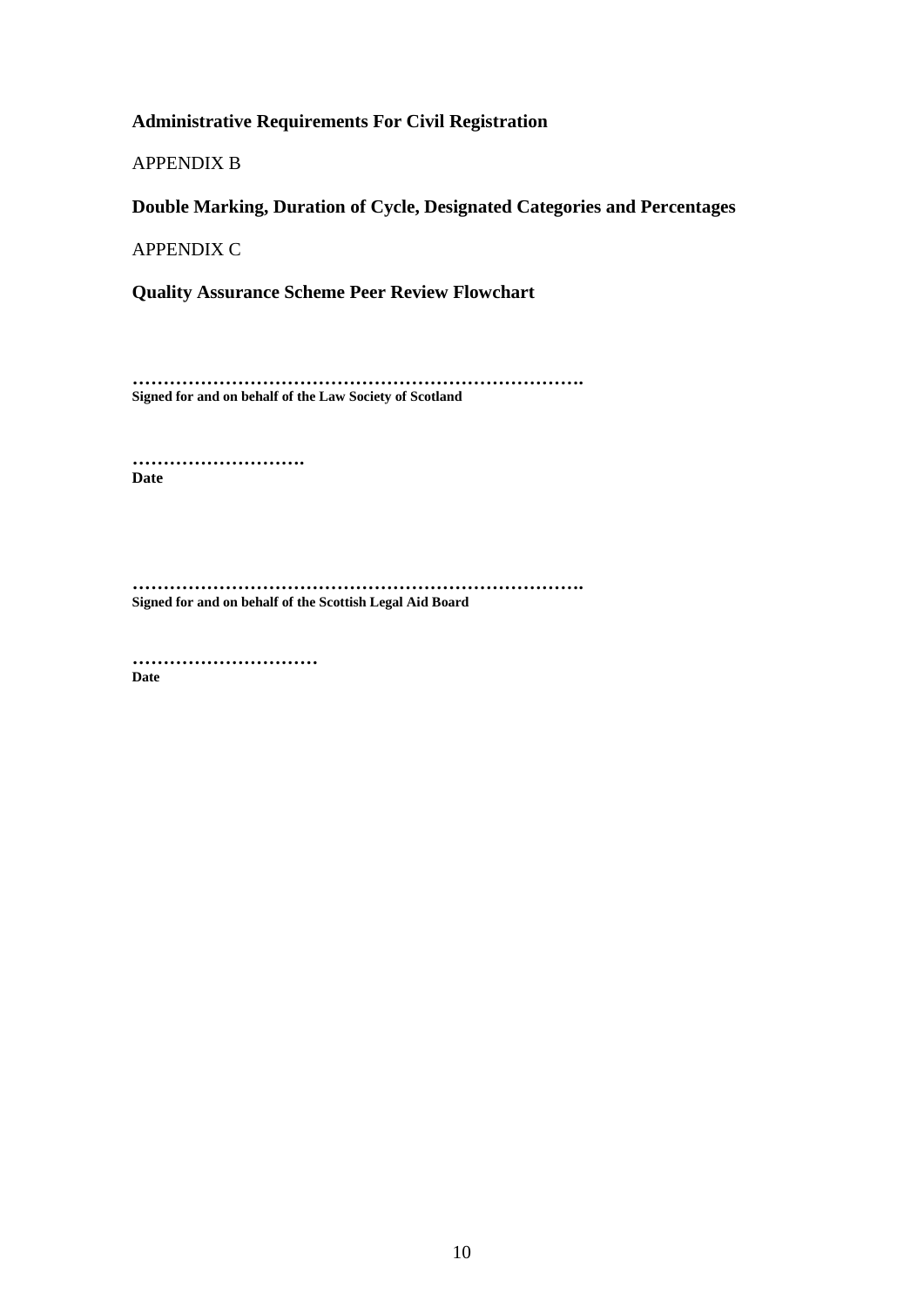### APPENDIX A

#### **Administrative Requirements For Civil Registration**

Procedure for opening, and closing of a file for civil legal assistance, and monitoring its status

Procedure for recording work carried out for the client, and all material advice tendered to the client as the case proceeds.

Procedure for ensuring that all solicitors providing Civil legal assistance remain acquainted with the Regulations

Procedure to ensure that all documents and other paperwork submitted to SLAB are in order

Procedure for the control of incoming and outgoing mail

Procedure for the periodic review of a sample of cases being conducted under auspices of the civil legal assistance scheme

Procedure for the review of the conduct of a sample of cases conducted under the civil legal assistance scheme at the conclusion of the case.

Procedure for dealing with complaints either from the client, the Law Society or from SLAB arising from any civil legal assistance case.

Procedure for submitting accounts to SLAB and dealing with subsequent correspondence and queries, and recording the receipt of payment.

Procedure for ensuring that all members of the practice unit's admin and support staff are aware of the practice unit's procedures and are observing them.